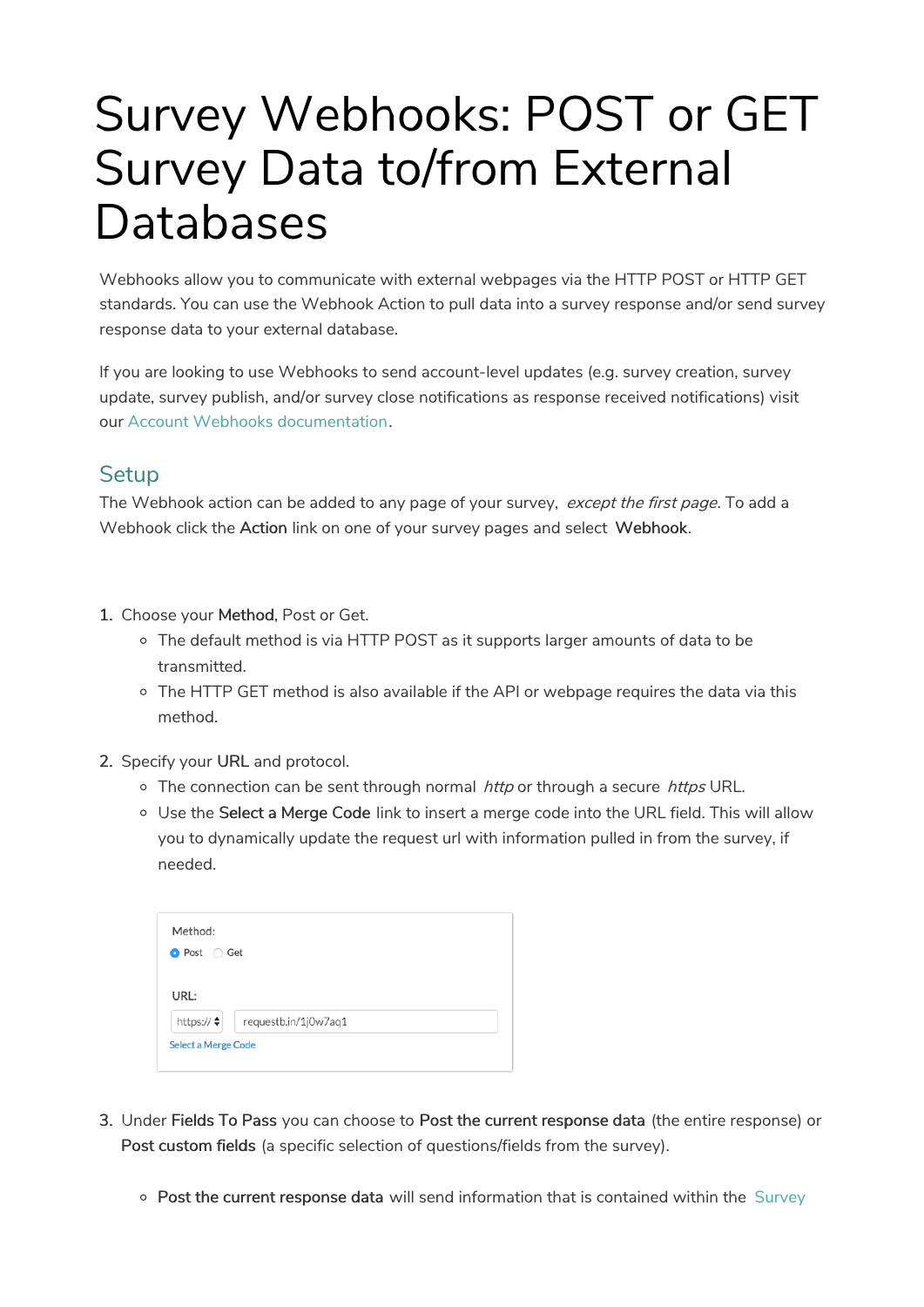Response Sub Object. By default this information will be sent as post variables, if you wish to change this to send response data in JSON format select this option.

Note: Using the Post the current survey response data option, the response data will be available under the POST 'response' key. See examples.



- Post custom fields will allow you to specify the questions/fields you wish to send as post variables. To set this up specify the following:
	- Question to Send Choose a field from your survey in the Question to Send dropdown menu and click Add Field.
	- **Variable Name** Specify a variable name (required)
	- **Default Value (optional)** Specify the default value (in case the survey field does not contain any value).

| <b>O</b> Post custom fields                                                   |               |                     |  |
|-------------------------------------------------------------------------------|---------------|---------------------|--|
| Question to Send                                                              | Variable Name | Default Value (opt) |  |
| # 0: Based on your most recent<br>experience, how likely a<br><b>[remove]</b> | nps           |                     |  |

- 4. Use the Custom Headers section to define custom HTTP headers that will be passed along with your request.
	- As with the above Fields to Pass, you can reference a Question to Send and provide a Variable Name for your custom headers. An optional Default Value field is available, too.
	- o You also have the option to send a Static Value, if needed.

| Question to Send                                        | Variable Name                                           |                  | Default Value (opt)      |
|---------------------------------------------------------|---------------------------------------------------------|------------------|--------------------------|
| √ -- Select a Question to Map --<br><b>URL</b> Variable |                                                         | <b>Add Field</b> | <b>Add All Questions</b> |
| <b>Static Value (use default)</b>                       |                                                         |                  |                          |
|                                                         | # 0: Based on your most recent experience, how likely a |                  |                          |
| #1: How satisfied are you with our product?             |                                                         |                  |                          |
| # 0: How satisfied are you with our product?            |                                                         |                  |                          |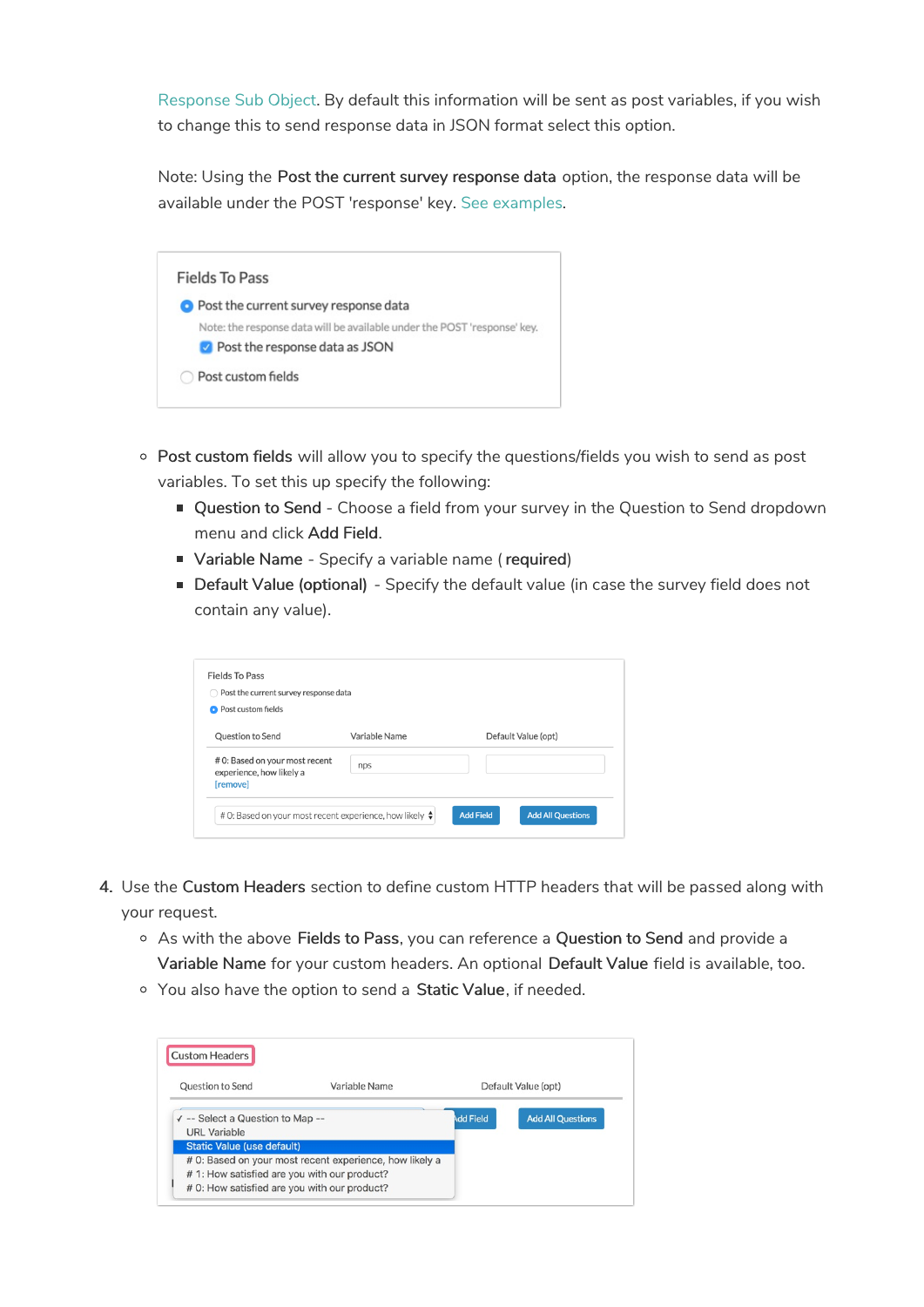- 5. Indicate when to Run this action.
	- By default, the Webhook runs when the page is displayed.
	- $\circ$  It can be triggered when the page is submitted (this includes when the Back, Next and Submit buttons are clicked).
		- $\blacksquare$  This option is only compatible with the POST and cannot display or prepopulate questions in the survey.
		- If you have placed your Webhook Action on your survey's Thank You page (or another terminal page), do not use this option. Instead, set the action to run when the page is displayed.
- 6. Asynchronous Connect This will asynchronously process the connections; this is a queue for connections. When this option is toggled to Yes, the action will retry if it fails which will prevent surveys from loading slowly. This option is only compatible with the POST and cannot display or prepopulate questions in the survey.
	- a.

Asynchronous webhooks will retry up to 10 times. The amount of time in between each attempt to refire is (times it's been retried in seconds)^2.

- 7. Indicate What do you want to do with the data/content returned from the URL.
	- This option is only relevant to the GET.
	- <sup>o</sup> By default, Nothing will be displayed, however, you can choose to Display it as a basic HTML page, or Use it to pre-populate questions that you specify, discussed in the following section.
- 8. If you need to execute your webhook between each survey page, navigate to the Logic tab and check the Run action between every page setting.



#### Prepopulate Questions with HTTP GET Results

This method requires the webpage to display a query string directly as the output of the webpage i.e. userid=12345&fname=Bob.

Please note that the displayed query string does not begin with a ? within the webpage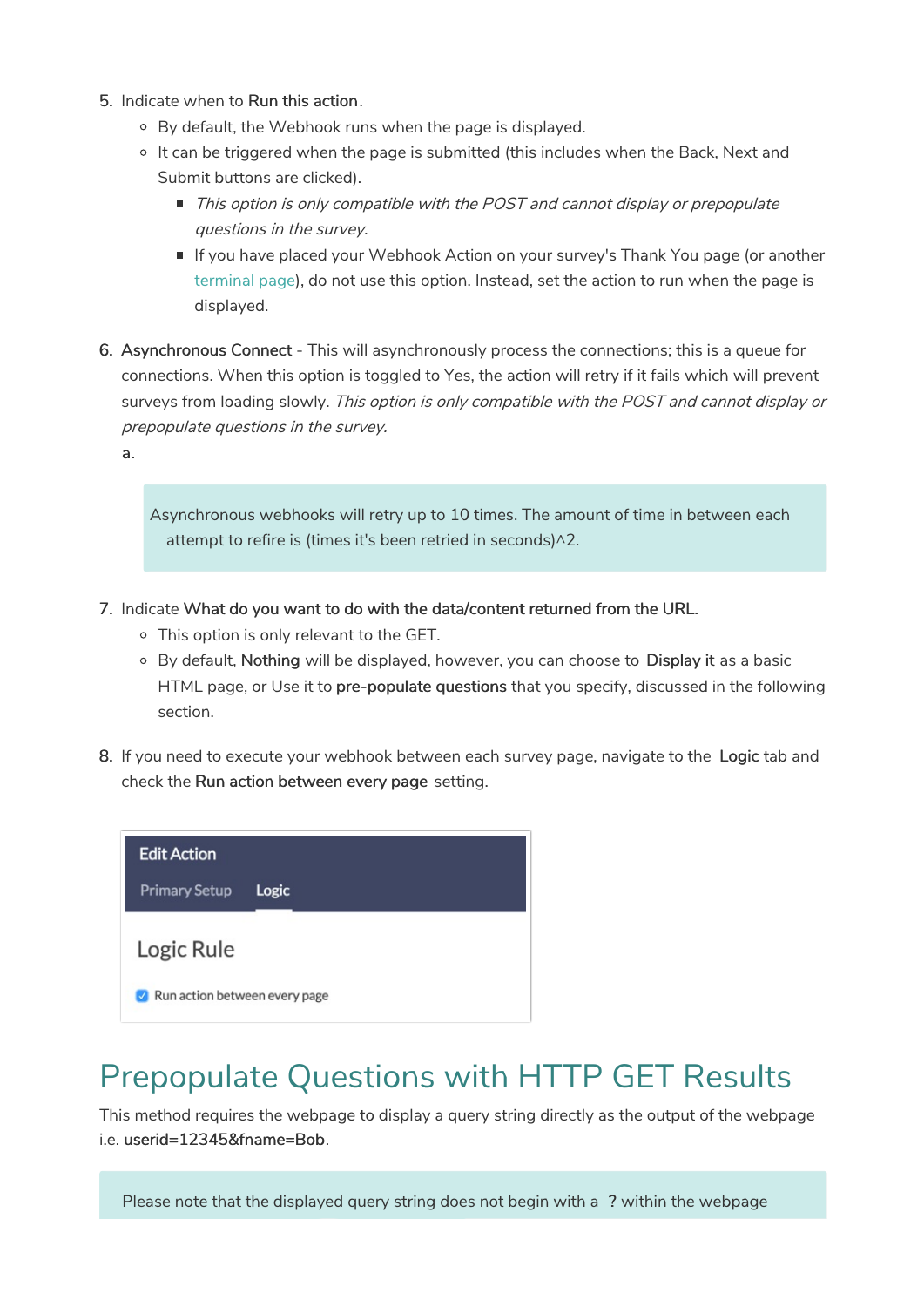| output.                                                                             |             |
|-------------------------------------------------------------------------------------|-------------|
| $\circ$<br>$\mathbf{C}$<br>$\leftarrow$<br>userid=12345&fname=Bob<br>webpage output | request URL |

This is interpreted by Alchemer and can be used to prepopulate fields in the survey by choosing the field, clicking Add Field, and specifying the variable name (in the Field Name column) as defined in the webpage's displayed output.

| What do you want to do with the data/content returned from the URL? |                              |  |
|---------------------------------------------------------------------|------------------------------|--|
| <b>Nothing</b>                                                      |                              |  |
| Display it                                                          |                              |  |
| <b>O</b> Use it to pre-populate the following questions:            |                              |  |
| <b>Field Name</b>                                                   | <b>Question to Populate</b>  |  |
| userid                                                              | # 2: Capture User ID[remove] |  |
| fname                                                               | # 0: First Name[remove]      |  |
| # 0: First Name                                                     | <b>Add Field</b>             |  |

## Logic

If you need to execute your webhook after each survey page, navigate to the Logic tab and check the Run action between every page setting.

Here, you can also apply logic to trigger your Webhook Action based on answers to previous questions.

## Testing your Webhook

There are a number of third-party tools available for testing your Webhook, including Webhook Tester and Mockbin. We have highlighted using Webhook Tester below.

- 1. Go to the following link: https://webhook.site/#/.
- 2. A unique URL will be automatically generated for you when you enter the site. Click the copy button to the upper right to copy your unique testing URL to your clipboard. Note: Do not use the link in the image, it is <sup>a</sup> unique link that was created for our particular instance, it will not work for you.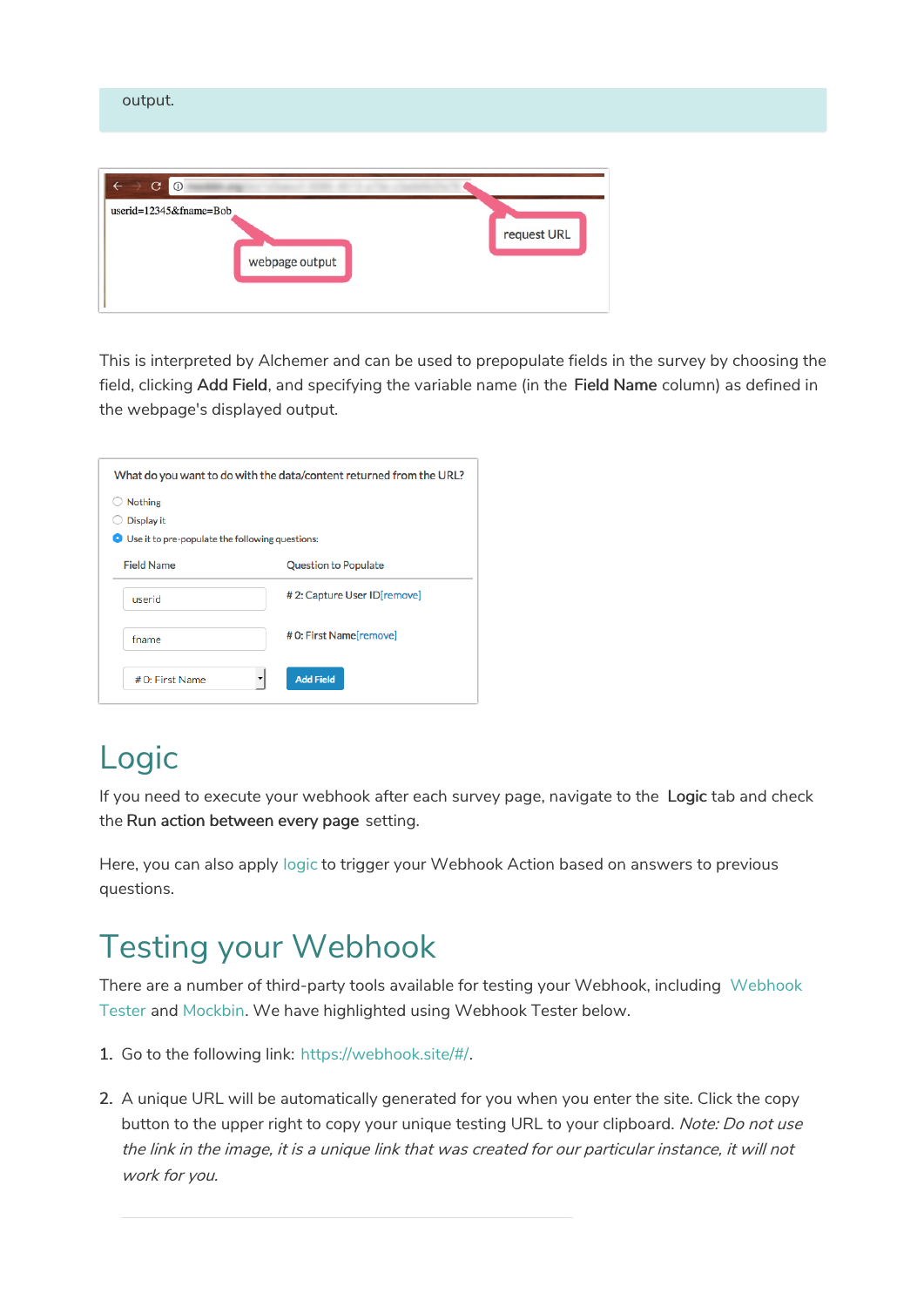

- 3. Go back to your survey, and create or edit your Webhook action.
- 4. Paste your unique Webhook Tester URL in the Webhook action.
- 5. Save your action and record a survey response.
- 6. To view the results that get posted, return to Webhook Tester. Each time a new response is submitted it will appear in your request list in the left menu. Click it review the request details.

| む Webhook Tester    | <b>Github Page</b><br>Donate        | @fredsted<br>Help                                                  |
|---------------------|-------------------------------------|--------------------------------------------------------------------|
| <b>REQUESTS (2)</b> | First                               | $\leftarrow$ Previous Next $\rightarrow$ Last                      |
| <b>POST #02dd4!</b> | permalink<br><b>Request Details</b> |                                                                    |
| 2018-08-23 17:45:08 | <b>URL</b>                          | POST https://webhook.site/448c75a1-bbe9-<br>426b-85ec-aa10dd860c6a |
| <b>POST #27541</b>  | Host                                |                                                                    |
| 2018-08-23 17:46:43 | Date                                | 2018-08-23 17:45:08                                                |
|                     | ID                                  | 02dd470c-3287-4862-af53-7004f4fd1616                               |
|                     |                                     |                                                                    |
|                     |                                     | response=%7B%22is test data%22%3Afalse%2C%22ses                    |
|                     |                                     |                                                                    |

### HTTP Post Results in Exports

HTTP Post results are included in exports by default. This will contain the results of the action for each response.

### Webhook Limitations

- Piped fields cannot be passed.
- There is a cap of 200 fields for the post custom fields POST option. If you'd like to have your cap increased contact support. Alternatively, you can use the post the current response data which will post the entire response either as post variables or JSON. There's no real limit on how many fields you can pull using the get method!
- Webhooks cannot be added to the first page of a survey.
- Webhooks will only run every 10 seconds. If your respondent clicks back and next quickly within 10 seconds the webhook will not resubmit.